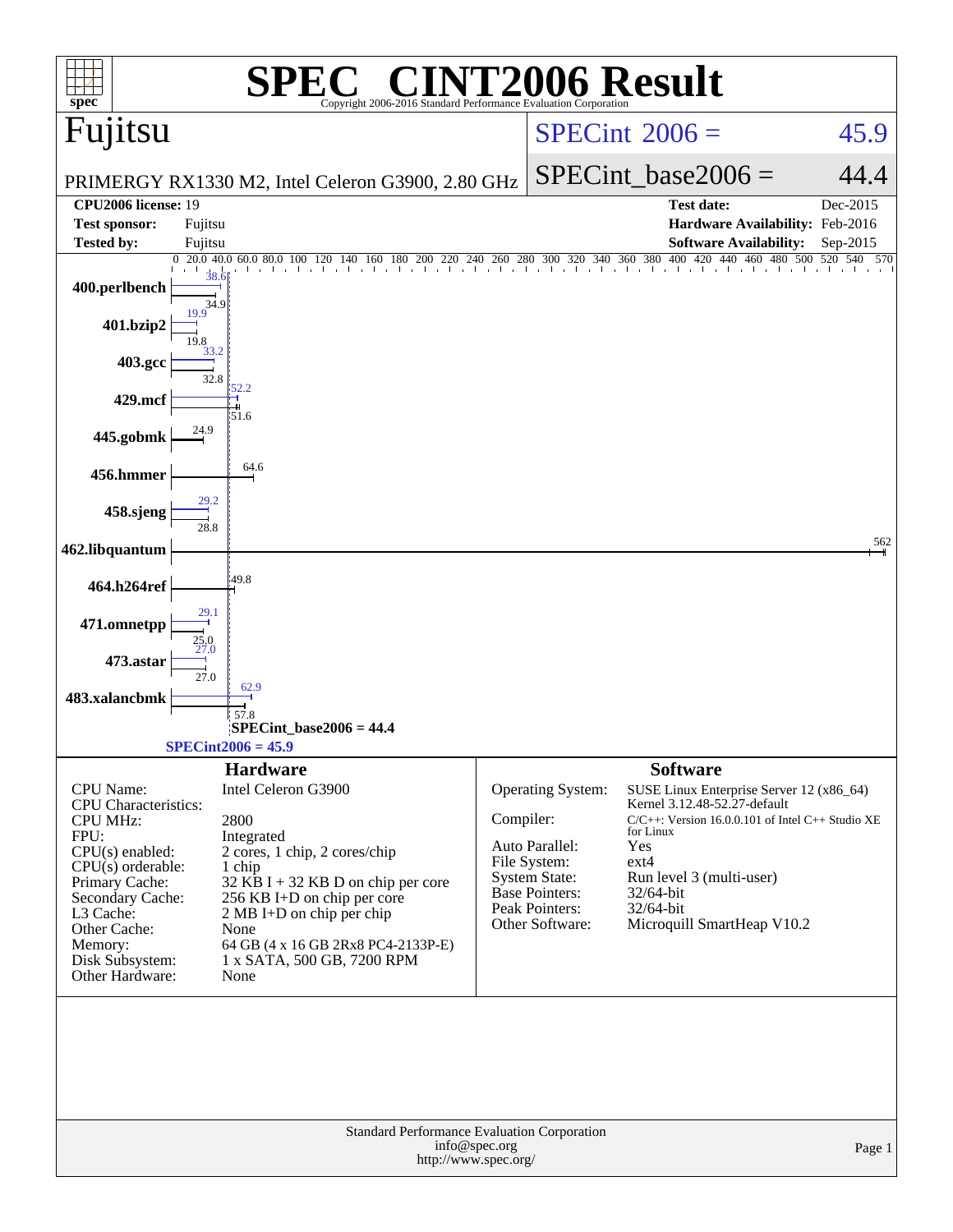

# **[SPEC CINT2006 Result](http://www.spec.org/auto/cpu2006/Docs/result-fields.html#SPECCINT2006Result)**

## Fujitsu

## $SPECint2006 = 45.9$  $SPECint2006 = 45.9$

PRIMERGY RX1330 M2, Intel Celeron G3900, 2.80 GHz

**[CPU2006 license:](http://www.spec.org/auto/cpu2006/Docs/result-fields.html#CPU2006license)** 19 **[Test date:](http://www.spec.org/auto/cpu2006/Docs/result-fields.html#Testdate)** Dec-2015 **[Test sponsor:](http://www.spec.org/auto/cpu2006/Docs/result-fields.html#Testsponsor)** Fujitsu **[Hardware Availability:](http://www.spec.org/auto/cpu2006/Docs/result-fields.html#HardwareAvailability)** Feb-2016 **[Tested by:](http://www.spec.org/auto/cpu2006/Docs/result-fields.html#Testedby)** Fujitsu **[Software Availability:](http://www.spec.org/auto/cpu2006/Docs/result-fields.html#SoftwareAvailability)** Sep-2015

SPECint base2006 =  $44.4$ 

#### **[Results Table](http://www.spec.org/auto/cpu2006/Docs/result-fields.html#ResultsTable)**

|                                                                                                          | <b>Base</b>    |              |                |       | <b>Peak</b>    |             |                |              |                |              |                |              |
|----------------------------------------------------------------------------------------------------------|----------------|--------------|----------------|-------|----------------|-------------|----------------|--------------|----------------|--------------|----------------|--------------|
| <b>Benchmark</b>                                                                                         | <b>Seconds</b> | <b>Ratio</b> | <b>Seconds</b> | Ratio | <b>Seconds</b> | Ratio       | <b>Seconds</b> | <b>Ratio</b> | <b>Seconds</b> | <b>Ratio</b> | <b>Seconds</b> | <b>Ratio</b> |
| 400.perlbench                                                                                            | 279            | 35.0         | 280            | 34.9  | 280            | 34.9        | 253            | 38.6         | 253            | 38.6         | 253            | 38.6         |
| 401.bzip2                                                                                                | 490            | 19.7         | 485            | 19.9  | 487            | <u>19.8</u> | 484            | <u>19.9</u>  | 484            | 19.9         | 483            | 20.0         |
| $403.\mathrm{gcc}$                                                                                       | 246            | 32.8         | 246            | 32.8  | 246            | 32.8        | 243            | 33.2         | 242            | 33.2         | 243            | 33.2         |
| $429$ .mcf                                                                                               | 177            | 51.6         | 171            | 53.2  | 178            | 51.1        | 177            | 51.4         | 174            | 52.4         | 175            | 52.2         |
| $445$ .gobmk                                                                                             | 421            | 24.9         | 421            | 24.9  | 421            | 24.9        | 421            | 24.9         | 421            | 24.9         | 421            | 24.9         |
| 456.hmmer                                                                                                | 145            | 64.6         | 145            | 64.5  | 144            | 64.7        | 145            | 64.6         | 145            | 64.5         | 144            | 64.7         |
| $458$ .sjeng                                                                                             | 421            | 28.8         | 420            | 28.8  | 420            | 28.8        | 415            | 29.2         | 415            | 29.2         | 415            | 29.2         |
| 462.libquantum                                                                                           | 37.6           | 552          | 36.7           | 564   | 36.8           | 562         | 37.6           | 552          | 36.7           | 564          | 36.8           | 562          |
| 464.h264ref                                                                                              | 444            | 49.8         | 445            | 49.8  | 443            | 49.9        | 444            | 49.8         | 445            | 49.8         | 443            | 49.9         |
| 471.omnetpp                                                                                              | 249            | 25.1         | 250            | 25.0  | 251            | 24.9        | 214            | 29.2         | 214            | 29.1         | 215            | 29.0         |
| $473$ . astar                                                                                            | 261            | 26.9         | 259            | 27.1  | 260            | 27.0        | 259            | 27.1         | 260            | 27.0         | 261            | 26.9         |
| 483.xalancbmk                                                                                            | 119            | 57.8         | 120            | 57.6  | 119            | 57.8        | 110            | 62.9         | 110            | 63.0         | 110            | 62.9         |
| Results appear in the order in which they were run. Bold underlined text indicates a median measurement. |                |              |                |       |                |             |                |              |                |              |                |              |

#### **[Submit Notes](http://www.spec.org/auto/cpu2006/Docs/result-fields.html#SubmitNotes)**

The config file option 'submit' was used.

#### **[Operating System Notes](http://www.spec.org/auto/cpu2006/Docs/result-fields.html#OperatingSystemNotes)**

Stack size set to unlimited using "ulimit -s unlimited"

#### **[Platform Notes](http://www.spec.org/auto/cpu2006/Docs/result-fields.html#PlatformNotes)**

 BIOS configuration: Sysinfo program /home/SPECcpu2006/config/sysinfo.rev6914 \$Rev: 6914 \$ \$Date:: 2014-06-25 #\$ e3fbb8667b5a285932ceab81e28219e1 running on RX1330M2 Thu Dec 17 17:44:46 2015 This section contains SUT (System Under Test) info as seen by some common utilities. To remove or add to this section, see: <http://www.spec.org/cpu2006/Docs/config.html#sysinfo> From /proc/cpuinfo model name : Intel(R) Celeron(R) CPU G3900 @ 2.80GHz 1 "physical id"s (chips) 2 "processors" cores, siblings (Caution: counting these is hw and system dependent. The following excerpts from /proc/cpuinfo might not be reliable. Use with caution.) cpu cores : 2 siblings : 2 physical 0: cores 0 1 Continued on next page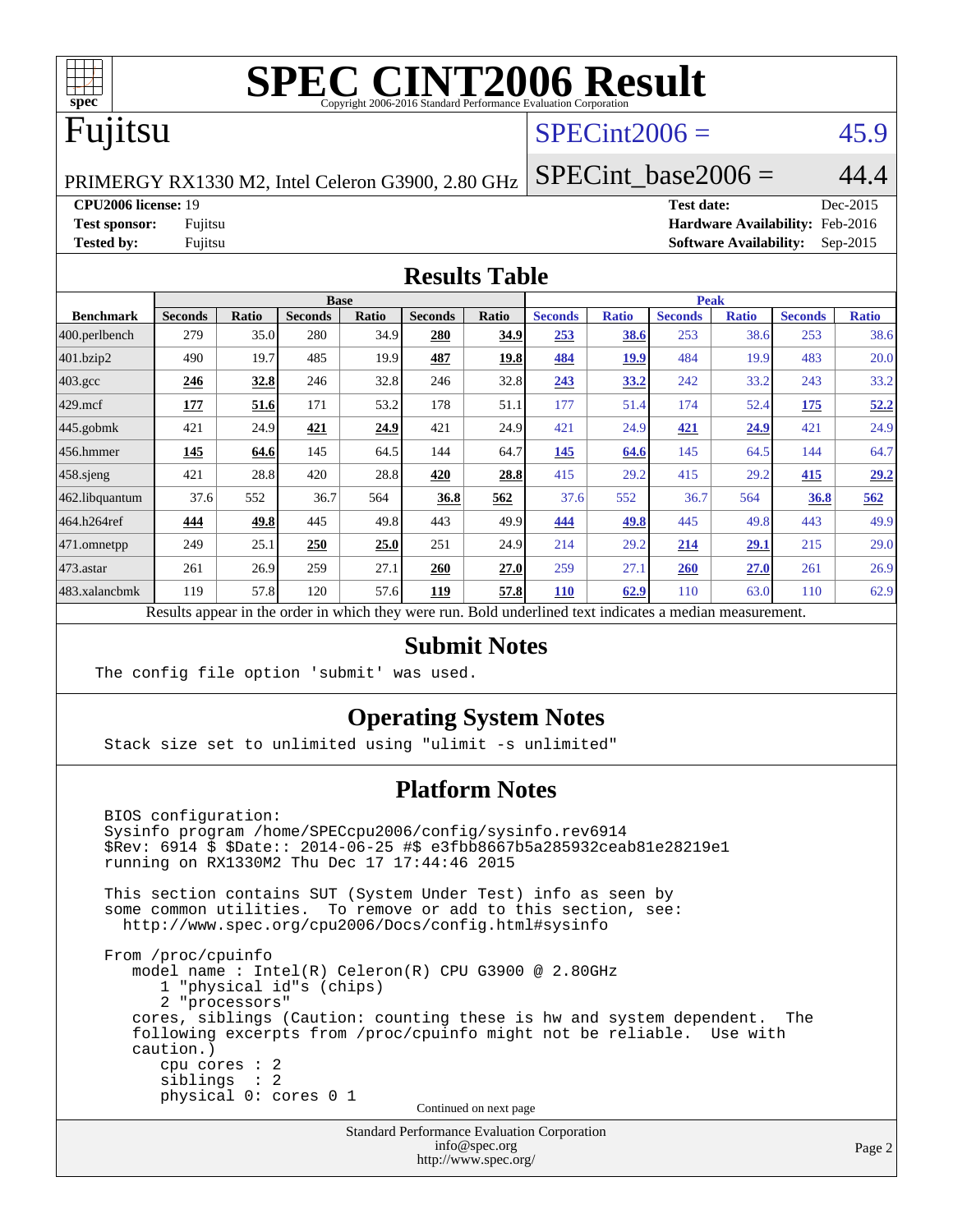| spec                                                             | <b>SPEC CINT2006 Result</b><br>Copyright 2006-2016 Standard Performance Evaluation Corporation                                                                                                                                                                                                                                                                                                                                                                                                                                                                                                                       |                 |                                                                                       |                        |
|------------------------------------------------------------------|----------------------------------------------------------------------------------------------------------------------------------------------------------------------------------------------------------------------------------------------------------------------------------------------------------------------------------------------------------------------------------------------------------------------------------------------------------------------------------------------------------------------------------------------------------------------------------------------------------------------|-----------------|---------------------------------------------------------------------------------------|------------------------|
| Fujitsu                                                          |                                                                                                                                                                                                                                                                                                                                                                                                                                                                                                                                                                                                                      | $SPECint2006 =$ |                                                                                       | 45.9                   |
|                                                                  | PRIMERGY RX1330 M2, Intel Celeron G3900, 2.80 GHz                                                                                                                                                                                                                                                                                                                                                                                                                                                                                                                                                                    |                 | $SPECint base2006 =$                                                                  | 44.4                   |
| CPU2006 license: 19<br><b>Test sponsor:</b><br><b>Tested by:</b> | Fujitsu<br>Fujitsu                                                                                                                                                                                                                                                                                                                                                                                                                                                                                                                                                                                                   |                 | <b>Test date:</b><br>Hardware Availability: Feb-2016<br><b>Software Availability:</b> | Dec-2015<br>$Sep-2015$ |
|                                                                  | <b>Platform Notes (Continued)</b>                                                                                                                                                                                                                                                                                                                                                                                                                                                                                                                                                                                    |                 |                                                                                       |                        |
|                                                                  | cache size : 2048 KB                                                                                                                                                                                                                                                                                                                                                                                                                                                                                                                                                                                                 |                 |                                                                                       |                        |
| MemTotal:                                                        | From /proc/meminfo<br>65905868 kB<br>HugePages_Total:<br>0<br>Hugepagesize:<br>2048 kB<br>/usr/bin/lsb release -d                                                                                                                                                                                                                                                                                                                                                                                                                                                                                                    |                 |                                                                                       |                        |
|                                                                  | SUSE Linux Enterprise Server 12                                                                                                                                                                                                                                                                                                                                                                                                                                                                                                                                                                                      |                 |                                                                                       |                        |
| uname $-a$ :                                                     | From /etc/*release* /etc/*version*<br>SuSE-release:<br>SUSE Linux Enterprise Server 12 (x86_64)<br>$VERSION = 12$<br>PATCHLEVEL = 0<br># This file is deprecated and will be removed in a future service pack or<br>release.<br># Please check /etc/os-release for details about this release.<br>os-release:<br>NAME="SLES"<br>VERSION="12"<br>VERSION_ID="12"<br>PRETTY_NAME="SUSE Linux Enterprise Server 12"<br>ID="sles"<br>$ANSI$ _COLOR=" $0:32$ "<br>CPE_NAME="cpe:/o:suse:sles:12"<br>Linux RX1330M2 3.12.48-52.27-default #1 SMP Mon Oct 5 10:08:10 UTC 2015<br>$(314f0e3)$ x86_64 x86_64 x86_64 GNU/Linux |                 |                                                                                       |                        |
|                                                                  | run-level 5 Dec 17 17:34                                                                                                                                                                                                                                                                                                                                                                                                                                                                                                                                                                                             |                 |                                                                                       |                        |
|                                                                  | SPEC is set to: /home/SPECcpu2006<br>Filesystem<br>Type Size Used Avail Use% Mounted on<br>/dev/sda4<br>xfs<br>424G<br>14G 411G<br>Additional information from dmidecode:                                                                                                                                                                                                                                                                                                                                                                                                                                            | 4% /home        |                                                                                       |                        |
|                                                                  | Warning: Use caution when you interpret this section. The 'dmidecode' program<br>reads system data which is "intended to allow hardware to be accurately<br>determined", but the intent may not be met, as there are frequent changes to<br>hardware, firmware, and the "DMTF SMBIOS" standard.                                                                                                                                                                                                                                                                                                                      |                 |                                                                                       |                        |
| 10/27/2015<br>Memory:                                            | BIOS FUJITSU // American Megatrends Inc. V5.0.0.11 R1.0.0 for D3375-Alx<br>4x SK Hynix HMA82GU7MFR8N-TF 16 GB 2 rank 2133 MHz                                                                                                                                                                                                                                                                                                                                                                                                                                                                                        |                 |                                                                                       |                        |
|                                                                  | (End of data from sysinfo program)                                                                                                                                                                                                                                                                                                                                                                                                                                                                                                                                                                                   |                 |                                                                                       |                        |
|                                                                  |                                                                                                                                                                                                                                                                                                                                                                                                                                                                                                                                                                                                                      |                 |                                                                                       |                        |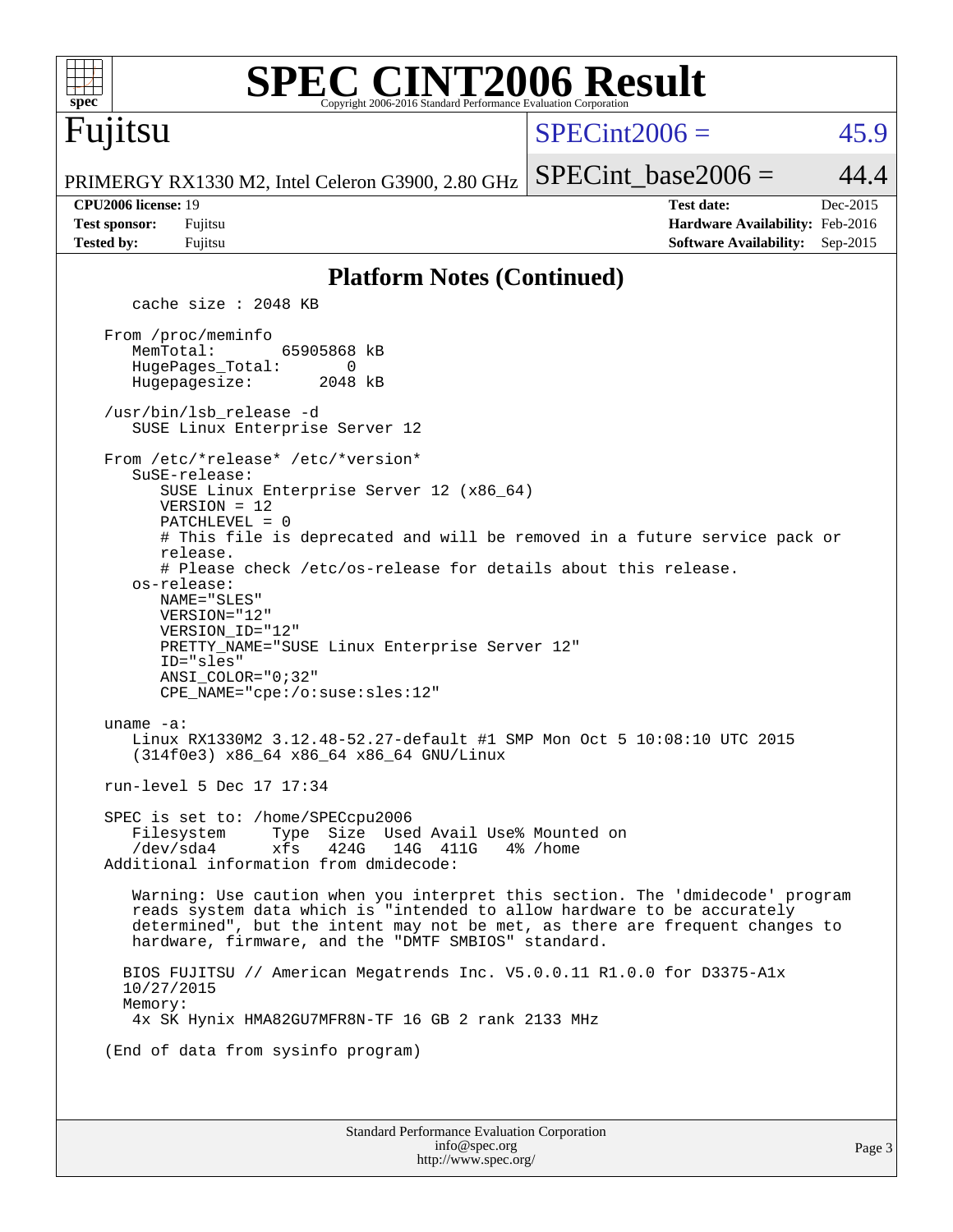# **[SPEC CINT2006 Result](http://www.spec.org/auto/cpu2006/Docs/result-fields.html#SPECCINT2006Result)**

# Fujitsu

#### $SPECint2006 = 45.9$  $SPECint2006 = 45.9$

SPECint base2006 =  $44.4$ 

PRIMERGY RX1330 M2, Intel Celeron G3900, 2.80 GHz

**[Tested by:](http://www.spec.org/auto/cpu2006/Docs/result-fields.html#Testedby)** Fujitsu **[Software Availability:](http://www.spec.org/auto/cpu2006/Docs/result-fields.html#SoftwareAvailability)** Sep-2015

**[CPU2006 license:](http://www.spec.org/auto/cpu2006/Docs/result-fields.html#CPU2006license)** 19 **[Test date:](http://www.spec.org/auto/cpu2006/Docs/result-fields.html#Testdate)** Dec-2015 **[Test sponsor:](http://www.spec.org/auto/cpu2006/Docs/result-fields.html#Testsponsor)** Fujitsu **[Hardware Availability:](http://www.spec.org/auto/cpu2006/Docs/result-fields.html#HardwareAvailability)** Feb-2016

#### **[General Notes](http://www.spec.org/auto/cpu2006/Docs/result-fields.html#GeneralNotes)**

Environment variables set by runspec before the start of the run:  $KMP$  AFFINITY = "granularity=fine, scatter" LD\_LIBRARY\_PATH = "/home/SPECcpu2006/libs/32:/home/SPECcpu2006/libs/64:/home/SPECcpu2006/sh" OMP\_NUM\_THREADS = "2"

 Binaries compiled on a system with 1x Intel Core i5-4670K CPU + 32GB memory using RedHat EL 7.1 Transparent Huge Pages enabled with: echo always > /sys/kernel/mm/transparent\_hugepage/enabled

For information about Fujitsu please visit: <http://www.fujitsu.com>

#### **[Base Compiler Invocation](http://www.spec.org/auto/cpu2006/Docs/result-fields.html#BaseCompilerInvocation)**

[C benchmarks](http://www.spec.org/auto/cpu2006/Docs/result-fields.html#Cbenchmarks):  $inc - m64$ 

[C++ benchmarks:](http://www.spec.org/auto/cpu2006/Docs/result-fields.html#CXXbenchmarks) [icpc -m64](http://www.spec.org/cpu2006/results/res2016q1/cpu2006-20160111-38681.flags.html#user_CXXbase_intel_icpc_64bit_fc66a5337ce925472a5c54ad6a0de310)

### **[Base Portability Flags](http://www.spec.org/auto/cpu2006/Docs/result-fields.html#BasePortabilityFlags)**

 400.perlbench: [-DSPEC\\_CPU\\_LP64](http://www.spec.org/cpu2006/results/res2016q1/cpu2006-20160111-38681.flags.html#b400.perlbench_basePORTABILITY_DSPEC_CPU_LP64) [-DSPEC\\_CPU\\_LINUX\\_X64](http://www.spec.org/cpu2006/results/res2016q1/cpu2006-20160111-38681.flags.html#b400.perlbench_baseCPORTABILITY_DSPEC_CPU_LINUX_X64) 401.bzip2: [-DSPEC\\_CPU\\_LP64](http://www.spec.org/cpu2006/results/res2016q1/cpu2006-20160111-38681.flags.html#suite_basePORTABILITY401_bzip2_DSPEC_CPU_LP64) 403.gcc: [-DSPEC\\_CPU\\_LP64](http://www.spec.org/cpu2006/results/res2016q1/cpu2006-20160111-38681.flags.html#suite_basePORTABILITY403_gcc_DSPEC_CPU_LP64) 429.mcf: [-DSPEC\\_CPU\\_LP64](http://www.spec.org/cpu2006/results/res2016q1/cpu2006-20160111-38681.flags.html#suite_basePORTABILITY429_mcf_DSPEC_CPU_LP64) 445.gobmk: [-DSPEC\\_CPU\\_LP64](http://www.spec.org/cpu2006/results/res2016q1/cpu2006-20160111-38681.flags.html#suite_basePORTABILITY445_gobmk_DSPEC_CPU_LP64) 456.hmmer: [-DSPEC\\_CPU\\_LP64](http://www.spec.org/cpu2006/results/res2016q1/cpu2006-20160111-38681.flags.html#suite_basePORTABILITY456_hmmer_DSPEC_CPU_LP64) 458.sjeng: [-DSPEC\\_CPU\\_LP64](http://www.spec.org/cpu2006/results/res2016q1/cpu2006-20160111-38681.flags.html#suite_basePORTABILITY458_sjeng_DSPEC_CPU_LP64) 462.libquantum: [-DSPEC\\_CPU\\_LP64](http://www.spec.org/cpu2006/results/res2016q1/cpu2006-20160111-38681.flags.html#suite_basePORTABILITY462_libquantum_DSPEC_CPU_LP64) [-DSPEC\\_CPU\\_LINUX](http://www.spec.org/cpu2006/results/res2016q1/cpu2006-20160111-38681.flags.html#b462.libquantum_baseCPORTABILITY_DSPEC_CPU_LINUX) 464.h264ref: [-DSPEC\\_CPU\\_LP64](http://www.spec.org/cpu2006/results/res2016q1/cpu2006-20160111-38681.flags.html#suite_basePORTABILITY464_h264ref_DSPEC_CPU_LP64) 471.omnetpp: [-DSPEC\\_CPU\\_LP64](http://www.spec.org/cpu2006/results/res2016q1/cpu2006-20160111-38681.flags.html#suite_basePORTABILITY471_omnetpp_DSPEC_CPU_LP64) 473.astar: [-DSPEC\\_CPU\\_LP64](http://www.spec.org/cpu2006/results/res2016q1/cpu2006-20160111-38681.flags.html#suite_basePORTABILITY473_astar_DSPEC_CPU_LP64) 483.xalancbmk: [-DSPEC\\_CPU\\_LP64](http://www.spec.org/cpu2006/results/res2016q1/cpu2006-20160111-38681.flags.html#suite_basePORTABILITY483_xalancbmk_DSPEC_CPU_LP64) [-DSPEC\\_CPU\\_LINUX](http://www.spec.org/cpu2006/results/res2016q1/cpu2006-20160111-38681.flags.html#b483.xalancbmk_baseCXXPORTABILITY_DSPEC_CPU_LINUX)

#### **[Base Optimization Flags](http://www.spec.org/auto/cpu2006/Docs/result-fields.html#BaseOptimizationFlags)**

[C benchmarks](http://www.spec.org/auto/cpu2006/Docs/result-fields.html#Cbenchmarks): [-xSSE4.2](http://www.spec.org/cpu2006/results/res2016q1/cpu2006-20160111-38681.flags.html#user_CCbase_f-xSSE42_f91528193cf0b216347adb8b939d4107) [-ipo](http://www.spec.org/cpu2006/results/res2016q1/cpu2006-20160111-38681.flags.html#user_CCbase_f-ipo) [-O3](http://www.spec.org/cpu2006/results/res2016q1/cpu2006-20160111-38681.flags.html#user_CCbase_f-O3) [-no-prec-div](http://www.spec.org/cpu2006/results/res2016q1/cpu2006-20160111-38681.flags.html#user_CCbase_f-no-prec-div) [-parallel](http://www.spec.org/cpu2006/results/res2016q1/cpu2006-20160111-38681.flags.html#user_CCbase_f-parallel) [-opt-prefetch](http://www.spec.org/cpu2006/results/res2016q1/cpu2006-20160111-38681.flags.html#user_CCbase_f-opt-prefetch) [-auto-p32](http://www.spec.org/cpu2006/results/res2016q1/cpu2006-20160111-38681.flags.html#user_CCbase_f-auto-p32) [C++ benchmarks:](http://www.spec.org/auto/cpu2006/Docs/result-fields.html#CXXbenchmarks) [-xSSE4.2](http://www.spec.org/cpu2006/results/res2016q1/cpu2006-20160111-38681.flags.html#user_CXXbase_f-xSSE42_f91528193cf0b216347adb8b939d4107) [-ipo](http://www.spec.org/cpu2006/results/res2016q1/cpu2006-20160111-38681.flags.html#user_CXXbase_f-ipo) [-O3](http://www.spec.org/cpu2006/results/res2016q1/cpu2006-20160111-38681.flags.html#user_CXXbase_f-O3) [-no-prec-div](http://www.spec.org/cpu2006/results/res2016q1/cpu2006-20160111-38681.flags.html#user_CXXbase_f-no-prec-div) [-opt-prefetch](http://www.spec.org/cpu2006/results/res2016q1/cpu2006-20160111-38681.flags.html#user_CXXbase_f-opt-prefetch) [-auto-p32](http://www.spec.org/cpu2006/results/res2016q1/cpu2006-20160111-38681.flags.html#user_CXXbase_f-auto-p32) [-Wl,-z,muldefs](http://www.spec.org/cpu2006/results/res2016q1/cpu2006-20160111-38681.flags.html#user_CXXbase_link_force_multiple1_74079c344b956b9658436fd1b6dd3a8a) [-L/sh -lsmartheap64](http://www.spec.org/cpu2006/results/res2016q1/cpu2006-20160111-38681.flags.html#user_CXXbase_SmartHeap64_ed4ef857ce90951921efb0d91eb88472)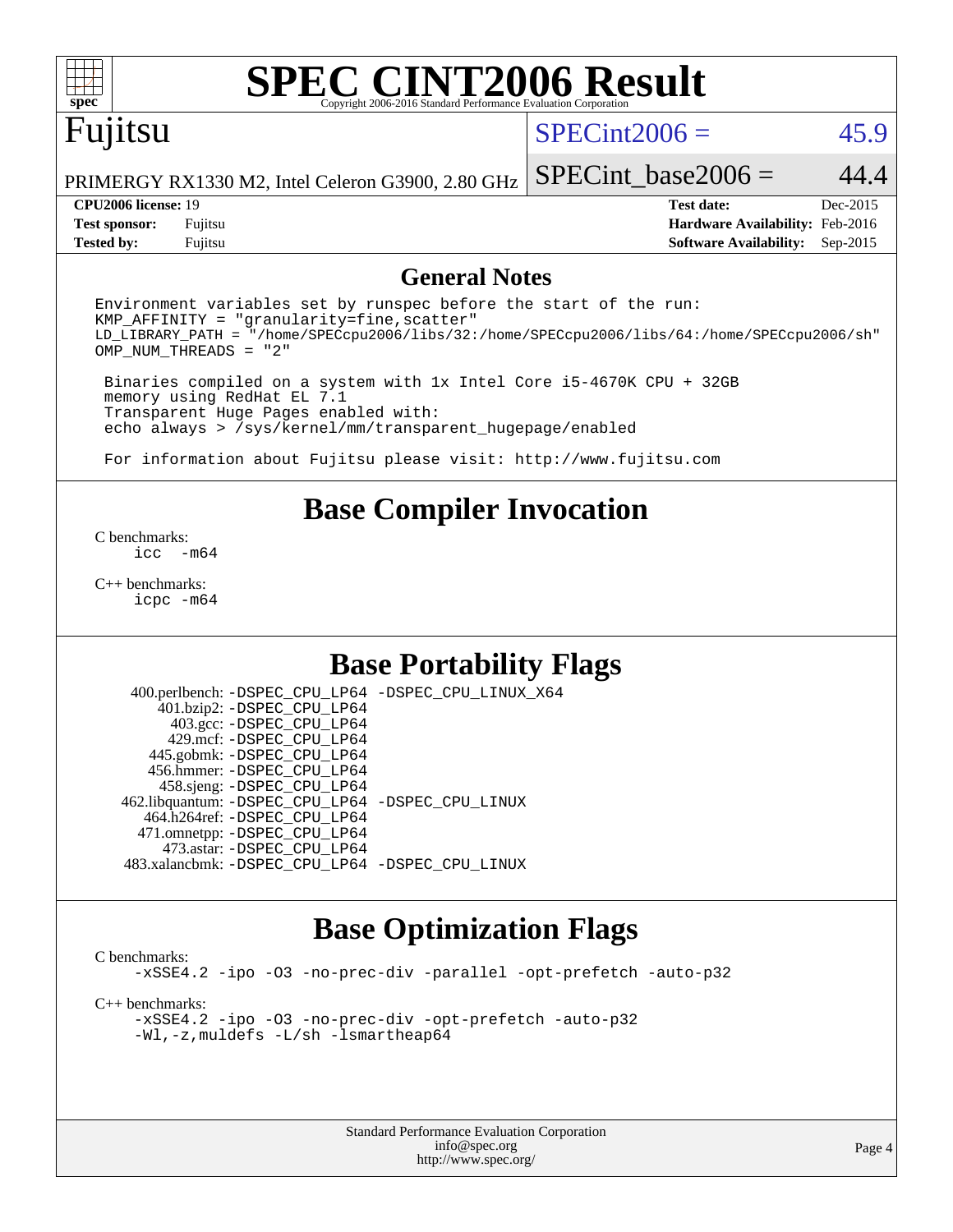

# **[SPEC CINT2006 Result](http://www.spec.org/auto/cpu2006/Docs/result-fields.html#SPECCINT2006Result)**

# Fujitsu

#### $SPECint2006 = 45.9$  $SPECint2006 = 45.9$

PRIMERGY RX1330 M2, Intel Celeron G3900, 2.80 GHz

SPECint base2006 =  $44.4$ 

**[CPU2006 license:](http://www.spec.org/auto/cpu2006/Docs/result-fields.html#CPU2006license)** 19 **[Test date:](http://www.spec.org/auto/cpu2006/Docs/result-fields.html#Testdate)** Dec-2015 **[Test sponsor:](http://www.spec.org/auto/cpu2006/Docs/result-fields.html#Testsponsor)** Fujitsu **[Hardware Availability:](http://www.spec.org/auto/cpu2006/Docs/result-fields.html#HardwareAvailability)** Feb-2016 **[Tested by:](http://www.spec.org/auto/cpu2006/Docs/result-fields.html#Testedby)** Fujitsu **[Software Availability:](http://www.spec.org/auto/cpu2006/Docs/result-fields.html#SoftwareAvailability)** Sep-2015

### **[Base Other Flags](http://www.spec.org/auto/cpu2006/Docs/result-fields.html#BaseOtherFlags)**

[C benchmarks](http://www.spec.org/auto/cpu2006/Docs/result-fields.html#Cbenchmarks):

403.gcc: [-Dalloca=\\_alloca](http://www.spec.org/cpu2006/results/res2016q1/cpu2006-20160111-38681.flags.html#b403.gcc_baseEXTRA_CFLAGS_Dalloca_be3056838c12de2578596ca5467af7f3)

### **[Peak Compiler Invocation](http://www.spec.org/auto/cpu2006/Docs/result-fields.html#PeakCompilerInvocation)**

[C benchmarks \(except as noted below\)](http://www.spec.org/auto/cpu2006/Docs/result-fields.html#Cbenchmarksexceptasnotedbelow):

[icc -m64](http://www.spec.org/cpu2006/results/res2016q1/cpu2006-20160111-38681.flags.html#user_CCpeak_intel_icc_64bit_f346026e86af2a669e726fe758c88044)

400.perlbench: [icc -m32 -L/opt/intel/compilers\\_and\\_libraries\\_2016/linux/compiler/lib/ia32\\_lin](http://www.spec.org/cpu2006/results/res2016q1/cpu2006-20160111-38681.flags.html#user_peakCCLD400_perlbench_intel_icc_e10256ba5924b668798078a321b0cb3f)

[C++ benchmarks \(except as noted below\):](http://www.spec.org/auto/cpu2006/Docs/result-fields.html#CXXbenchmarksexceptasnotedbelow)

[icpc -m32 -L/opt/intel/compilers\\_and\\_libraries\\_2016/linux/compiler/lib/ia32\\_lin](http://www.spec.org/cpu2006/results/res2016q1/cpu2006-20160111-38681.flags.html#user_CXXpeak_intel_icpc_b4f50a394bdb4597aa5879c16bc3f5c5)

473.astar: [icpc -m64](http://www.spec.org/cpu2006/results/res2016q1/cpu2006-20160111-38681.flags.html#user_peakCXXLD473_astar_intel_icpc_64bit_fc66a5337ce925472a5c54ad6a0de310)

#### **[Peak Portability Flags](http://www.spec.org/auto/cpu2006/Docs/result-fields.html#PeakPortabilityFlags)**

 400.perlbench: [-D\\_FILE\\_OFFSET\\_BITS=64](http://www.spec.org/cpu2006/results/res2016q1/cpu2006-20160111-38681.flags.html#user_peakPORTABILITY400_perlbench_file_offset_bits_64_438cf9856305ebd76870a2c6dc2689ab) [-DSPEC\\_CPU\\_LINUX\\_IA32](http://www.spec.org/cpu2006/results/res2016q1/cpu2006-20160111-38681.flags.html#b400.perlbench_peakCPORTABILITY_DSPEC_CPU_LINUX_IA32) 401.bzip2: [-DSPEC\\_CPU\\_LP64](http://www.spec.org/cpu2006/results/res2016q1/cpu2006-20160111-38681.flags.html#suite_peakPORTABILITY401_bzip2_DSPEC_CPU_LP64) 403.gcc: [-DSPEC\\_CPU\\_LP64](http://www.spec.org/cpu2006/results/res2016q1/cpu2006-20160111-38681.flags.html#suite_peakPORTABILITY403_gcc_DSPEC_CPU_LP64) 429.mcf: [-DSPEC\\_CPU\\_LP64](http://www.spec.org/cpu2006/results/res2016q1/cpu2006-20160111-38681.flags.html#suite_peakPORTABILITY429_mcf_DSPEC_CPU_LP64) 445.gobmk: [-DSPEC\\_CPU\\_LP64](http://www.spec.org/cpu2006/results/res2016q1/cpu2006-20160111-38681.flags.html#suite_peakPORTABILITY445_gobmk_DSPEC_CPU_LP64) 456.hmmer: [-DSPEC\\_CPU\\_LP64](http://www.spec.org/cpu2006/results/res2016q1/cpu2006-20160111-38681.flags.html#suite_peakPORTABILITY456_hmmer_DSPEC_CPU_LP64) 458.sjeng: [-DSPEC\\_CPU\\_LP64](http://www.spec.org/cpu2006/results/res2016q1/cpu2006-20160111-38681.flags.html#suite_peakPORTABILITY458_sjeng_DSPEC_CPU_LP64) 462.libquantum: [-DSPEC\\_CPU\\_LP64](http://www.spec.org/cpu2006/results/res2016q1/cpu2006-20160111-38681.flags.html#suite_peakPORTABILITY462_libquantum_DSPEC_CPU_LP64) [-DSPEC\\_CPU\\_LINUX](http://www.spec.org/cpu2006/results/res2016q1/cpu2006-20160111-38681.flags.html#b462.libquantum_peakCPORTABILITY_DSPEC_CPU_LINUX) 464.h264ref: [-DSPEC\\_CPU\\_LP64](http://www.spec.org/cpu2006/results/res2016q1/cpu2006-20160111-38681.flags.html#suite_peakPORTABILITY464_h264ref_DSPEC_CPU_LP64) 471.omnetpp: [-D\\_FILE\\_OFFSET\\_BITS=64](http://www.spec.org/cpu2006/results/res2016q1/cpu2006-20160111-38681.flags.html#user_peakPORTABILITY471_omnetpp_file_offset_bits_64_438cf9856305ebd76870a2c6dc2689ab) 473.astar: [-DSPEC\\_CPU\\_LP64](http://www.spec.org/cpu2006/results/res2016q1/cpu2006-20160111-38681.flags.html#suite_peakPORTABILITY473_astar_DSPEC_CPU_LP64) 483.xalancbmk: [-D\\_FILE\\_OFFSET\\_BITS=64](http://www.spec.org/cpu2006/results/res2016q1/cpu2006-20160111-38681.flags.html#user_peakPORTABILITY483_xalancbmk_file_offset_bits_64_438cf9856305ebd76870a2c6dc2689ab) [-DSPEC\\_CPU\\_LINUX](http://www.spec.org/cpu2006/results/res2016q1/cpu2006-20160111-38681.flags.html#b483.xalancbmk_peakCXXPORTABILITY_DSPEC_CPU_LINUX)

## **[Peak Optimization Flags](http://www.spec.org/auto/cpu2006/Docs/result-fields.html#PeakOptimizationFlags)**

[C benchmarks](http://www.spec.org/auto/cpu2006/Docs/result-fields.html#Cbenchmarks):

 400.perlbench: [-xSSE4.2](http://www.spec.org/cpu2006/results/res2016q1/cpu2006-20160111-38681.flags.html#user_peakPASS2_CFLAGSPASS2_LDCFLAGS400_perlbench_f-xSSE42_f91528193cf0b216347adb8b939d4107)(pass 2) [-prof-gen:threadsafe](http://www.spec.org/cpu2006/results/res2016q1/cpu2006-20160111-38681.flags.html#user_peakPASS1_CFLAGSPASS1_LDCFLAGS400_perlbench_prof_gen_21a26eb79f378b550acd7bec9fe4467a)(pass 1) [-ipo](http://www.spec.org/cpu2006/results/res2016q1/cpu2006-20160111-38681.flags.html#user_peakPASS2_CFLAGSPASS2_LDCFLAGS400_perlbench_f-ipo)(pass 2) [-O3](http://www.spec.org/cpu2006/results/res2016q1/cpu2006-20160111-38681.flags.html#user_peakPASS2_CFLAGSPASS2_LDCFLAGS400_perlbench_f-O3)(pass 2) [-no-prec-div](http://www.spec.org/cpu2006/results/res2016q1/cpu2006-20160111-38681.flags.html#user_peakPASS2_CFLAGSPASS2_LDCFLAGS400_perlbench_f-no-prec-div)(pass 2) [-par-num-threads=1](http://www.spec.org/cpu2006/results/res2016q1/cpu2006-20160111-38681.flags.html#user_peakPASS1_CFLAGSPASS1_LDCFLAGS400_perlbench_par_num_threads_786a6ff141b4e9e90432e998842df6c2)(pass 1) [-prof-use](http://www.spec.org/cpu2006/results/res2016q1/cpu2006-20160111-38681.flags.html#user_peakPASS2_CFLAGSPASS2_LDCFLAGS400_perlbench_prof_use_bccf7792157ff70d64e32fe3e1250b55)(pass 2) [-opt-prefetch](http://www.spec.org/cpu2006/results/res2016q1/cpu2006-20160111-38681.flags.html#user_peakCOPTIMIZE400_perlbench_f-opt-prefetch) [-ansi-alias](http://www.spec.org/cpu2006/results/res2016q1/cpu2006-20160111-38681.flags.html#user_peakCOPTIMIZE400_perlbench_f-ansi-alias)

 401.bzip2: [-xSSE4.2](http://www.spec.org/cpu2006/results/res2016q1/cpu2006-20160111-38681.flags.html#user_peakPASS2_CFLAGSPASS2_LDCFLAGS401_bzip2_f-xSSE42_f91528193cf0b216347adb8b939d4107)(pass 2) [-prof-gen:threadsafe](http://www.spec.org/cpu2006/results/res2016q1/cpu2006-20160111-38681.flags.html#user_peakPASS1_CFLAGSPASS1_LDCFLAGS401_bzip2_prof_gen_21a26eb79f378b550acd7bec9fe4467a)(pass 1) [-ipo](http://www.spec.org/cpu2006/results/res2016q1/cpu2006-20160111-38681.flags.html#user_peakPASS2_CFLAGSPASS2_LDCFLAGS401_bzip2_f-ipo)(pass 2) [-O3](http://www.spec.org/cpu2006/results/res2016q1/cpu2006-20160111-38681.flags.html#user_peakPASS2_CFLAGSPASS2_LDCFLAGS401_bzip2_f-O3)(pass 2) [-no-prec-div](http://www.spec.org/cpu2006/results/res2016q1/cpu2006-20160111-38681.flags.html#user_peakCOPTIMIZEPASS2_CFLAGSPASS2_LDCFLAGS401_bzip2_f-no-prec-div) [-par-num-threads=1](http://www.spec.org/cpu2006/results/res2016q1/cpu2006-20160111-38681.flags.html#user_peakPASS1_CFLAGSPASS1_LDCFLAGS401_bzip2_par_num_threads_786a6ff141b4e9e90432e998842df6c2)(pass 1) [-prof-use](http://www.spec.org/cpu2006/results/res2016q1/cpu2006-20160111-38681.flags.html#user_peakPASS2_CFLAGSPASS2_LDCFLAGS401_bzip2_prof_use_bccf7792157ff70d64e32fe3e1250b55)(pass 2) [-auto-ilp32](http://www.spec.org/cpu2006/results/res2016q1/cpu2006-20160111-38681.flags.html#user_peakCOPTIMIZE401_bzip2_f-auto-ilp32) [-opt-prefetch](http://www.spec.org/cpu2006/results/res2016q1/cpu2006-20160111-38681.flags.html#user_peakCOPTIMIZE401_bzip2_f-opt-prefetch) [-ansi-alias](http://www.spec.org/cpu2006/results/res2016q1/cpu2006-20160111-38681.flags.html#user_peakCOPTIMIZE401_bzip2_f-ansi-alias)

Continued on next page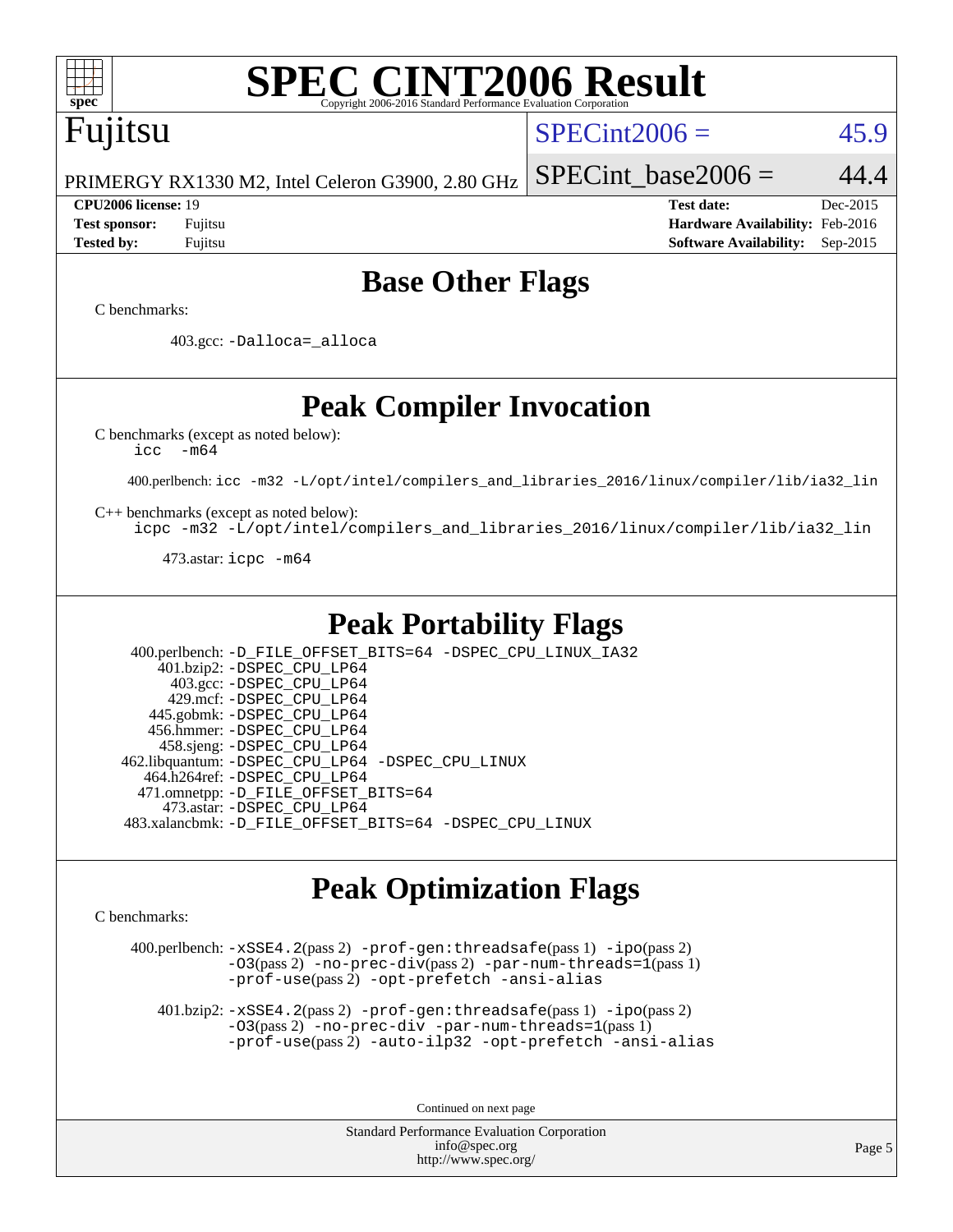| $spec^*$ | <b>SPEC CINT2006 Result</b><br>Copyright 2006-2016 Standard Performance Evaluation Corporation |
|----------|------------------------------------------------------------------------------------------------|
| Fujitsu  | $\text{SPECint}$ 2006 =                                                                        |
|          | PRIMERGY RX1330 M2. Intel Celeron G3900, 2.80 GHz $\vert$ SPECint base2                        |

 $\int \frac{\sin(2006)}{5}$  = 45.9

PRIMERGY RX1330 M2, Intel Celeron G3900, 2.80 GHz

int base2006 = 44.4

**[CPU2006 license:](http://www.spec.org/auto/cpu2006/Docs/result-fields.html#CPU2006license)** 19 **[Test date:](http://www.spec.org/auto/cpu2006/Docs/result-fields.html#Testdate)** Dec-2015 **[Test sponsor:](http://www.spec.org/auto/cpu2006/Docs/result-fields.html#Testsponsor)** Fujitsu **[Hardware Availability:](http://www.spec.org/auto/cpu2006/Docs/result-fields.html#HardwareAvailability)** Feb-2016 **[Tested by:](http://www.spec.org/auto/cpu2006/Docs/result-fields.html#Testedby)** Fujitsu **[Software Availability:](http://www.spec.org/auto/cpu2006/Docs/result-fields.html#SoftwareAvailability)** Sep-2015

### **[Peak Optimization Flags \(Continued\)](http://www.spec.org/auto/cpu2006/Docs/result-fields.html#PeakOptimizationFlags)**

 403.gcc: [-xSSE4.2](http://www.spec.org/cpu2006/results/res2016q1/cpu2006-20160111-38681.flags.html#user_peakCOPTIMIZE403_gcc_f-xSSE42_f91528193cf0b216347adb8b939d4107) [-ipo](http://www.spec.org/cpu2006/results/res2016q1/cpu2006-20160111-38681.flags.html#user_peakCOPTIMIZE403_gcc_f-ipo) [-O3](http://www.spec.org/cpu2006/results/res2016q1/cpu2006-20160111-38681.flags.html#user_peakCOPTIMIZE403_gcc_f-O3) [-no-prec-div](http://www.spec.org/cpu2006/results/res2016q1/cpu2006-20160111-38681.flags.html#user_peakCOPTIMIZE403_gcc_f-no-prec-div) [-inline-calloc](http://www.spec.org/cpu2006/results/res2016q1/cpu2006-20160111-38681.flags.html#user_peakCOPTIMIZE403_gcc_f-inline-calloc) [-opt-malloc-options=3](http://www.spec.org/cpu2006/results/res2016q1/cpu2006-20160111-38681.flags.html#user_peakCOPTIMIZE403_gcc_f-opt-malloc-options_13ab9b803cf986b4ee62f0a5998c2238) [-auto-ilp32](http://www.spec.org/cpu2006/results/res2016q1/cpu2006-20160111-38681.flags.html#user_peakCOPTIMIZE403_gcc_f-auto-ilp32) 429.mcf: [-xSSE4.2](http://www.spec.org/cpu2006/results/res2016q1/cpu2006-20160111-38681.flags.html#user_peakCOPTIMIZE429_mcf_f-xSSE42_f91528193cf0b216347adb8b939d4107) [-ipo](http://www.spec.org/cpu2006/results/res2016q1/cpu2006-20160111-38681.flags.html#user_peakCOPTIMIZE429_mcf_f-ipo) [-O3](http://www.spec.org/cpu2006/results/res2016q1/cpu2006-20160111-38681.flags.html#user_peakCOPTIMIZE429_mcf_f-O3) [-no-prec-div](http://www.spec.org/cpu2006/results/res2016q1/cpu2006-20160111-38681.flags.html#user_peakCOPTIMIZE429_mcf_f-no-prec-div) [-parallel](http://www.spec.org/cpu2006/results/res2016q1/cpu2006-20160111-38681.flags.html#user_peakCOPTIMIZE429_mcf_f-parallel) [-opt-prefetch](http://www.spec.org/cpu2006/results/res2016q1/cpu2006-20160111-38681.flags.html#user_peakCOPTIMIZE429_mcf_f-opt-prefetch) [-auto-p32](http://www.spec.org/cpu2006/results/res2016q1/cpu2006-20160111-38681.flags.html#user_peakCOPTIMIZE429_mcf_f-auto-p32) 445.gobmk: basepeak = yes 456.hmmer: basepeak = yes 458.sjeng: [-xSSE4.2](http://www.spec.org/cpu2006/results/res2016q1/cpu2006-20160111-38681.flags.html#user_peakPASS2_CFLAGSPASS2_LDCFLAGS458_sjeng_f-xSSE42_f91528193cf0b216347adb8b939d4107)(pass 2) [-prof-gen:threadsafe](http://www.spec.org/cpu2006/results/res2016q1/cpu2006-20160111-38681.flags.html#user_peakPASS1_CFLAGSPASS1_LDCFLAGS458_sjeng_prof_gen_21a26eb79f378b550acd7bec9fe4467a)(pass 1) [-ipo](http://www.spec.org/cpu2006/results/res2016q1/cpu2006-20160111-38681.flags.html#user_peakPASS2_CFLAGSPASS2_LDCFLAGS458_sjeng_f-ipo)(pass 2)  $-03(pass 2)$  [-no-prec-div](http://www.spec.org/cpu2006/results/res2016q1/cpu2006-20160111-38681.flags.html#user_peakPASS2_CFLAGSPASS2_LDCFLAGS458_sjeng_f-no-prec-div)(pass 2) [-par-num-threads=1](http://www.spec.org/cpu2006/results/res2016q1/cpu2006-20160111-38681.flags.html#user_peakPASS1_CFLAGSPASS1_LDCFLAGS458_sjeng_par_num_threads_786a6ff141b4e9e90432e998842df6c2)(pass 1) [-prof-use](http://www.spec.org/cpu2006/results/res2016q1/cpu2006-20160111-38681.flags.html#user_peakPASS2_CFLAGSPASS2_LDCFLAGS458_sjeng_prof_use_bccf7792157ff70d64e32fe3e1250b55)(pass 2) [-unroll4](http://www.spec.org/cpu2006/results/res2016q1/cpu2006-20160111-38681.flags.html#user_peakCOPTIMIZE458_sjeng_f-unroll_4e5e4ed65b7fd20bdcd365bec371b81f) 462.libquantum: basepeak = yes  $464.h264$ ref: basepeak = yes [C++ benchmarks:](http://www.spec.org/auto/cpu2006/Docs/result-fields.html#CXXbenchmarks) 471.omnetpp: [-xSSE4.2](http://www.spec.org/cpu2006/results/res2016q1/cpu2006-20160111-38681.flags.html#user_peakPASS2_CXXFLAGSPASS2_LDCXXFLAGS471_omnetpp_f-xSSE42_f91528193cf0b216347adb8b939d4107)(pass 2) [-prof-gen:threadsafe](http://www.spec.org/cpu2006/results/res2016q1/cpu2006-20160111-38681.flags.html#user_peakPASS1_CXXFLAGSPASS1_LDCXXFLAGS471_omnetpp_prof_gen_21a26eb79f378b550acd7bec9fe4467a)(pass 1) [-ipo](http://www.spec.org/cpu2006/results/res2016q1/cpu2006-20160111-38681.flags.html#user_peakPASS2_CXXFLAGSPASS2_LDCXXFLAGS471_omnetpp_f-ipo)(pass 2)  $-03$ (pass 2)  $-$ no-prec-div(pass 2) [-par-num-threads=1](http://www.spec.org/cpu2006/results/res2016q1/cpu2006-20160111-38681.flags.html#user_peakPASS1_CXXFLAGSPASS1_LDCXXFLAGS471_omnetpp_par_num_threads_786a6ff141b4e9e90432e998842df6c2)(pass 1) [-prof-use](http://www.spec.org/cpu2006/results/res2016q1/cpu2006-20160111-38681.flags.html#user_peakPASS2_CXXFLAGSPASS2_LDCXXFLAGS471_omnetpp_prof_use_bccf7792157ff70d64e32fe3e1250b55)(pass 2) [-opt-ra-region-strategy=block](http://www.spec.org/cpu2006/results/res2016q1/cpu2006-20160111-38681.flags.html#user_peakCXXOPTIMIZE471_omnetpp_f-opt-ra-region-strategy_5382940c29ea30302d682fc74bfe0147)  [-ansi-alias](http://www.spec.org/cpu2006/results/res2016q1/cpu2006-20160111-38681.flags.html#user_peakCXXOPTIMIZE471_omnetpp_f-ansi-alias) [-Wl,-z,muldefs](http://www.spec.org/cpu2006/results/res2016q1/cpu2006-20160111-38681.flags.html#user_peakEXTRA_LDFLAGS471_omnetpp_link_force_multiple1_74079c344b956b9658436fd1b6dd3a8a) [-L/sh -lsmartheap](http://www.spec.org/cpu2006/results/res2016q1/cpu2006-20160111-38681.flags.html#user_peakEXTRA_LIBS471_omnetpp_SmartHeap_32f6c82aa1ed9c52345d30cf6e4a0499) 473.astar: [-xSSE4.2](http://www.spec.org/cpu2006/results/res2016q1/cpu2006-20160111-38681.flags.html#user_peakCXXOPTIMIZE473_astar_f-xSSE42_f91528193cf0b216347adb8b939d4107) [-ipo](http://www.spec.org/cpu2006/results/res2016q1/cpu2006-20160111-38681.flags.html#user_peakCXXOPTIMIZE473_astar_f-ipo) [-O3](http://www.spec.org/cpu2006/results/res2016q1/cpu2006-20160111-38681.flags.html#user_peakCXXOPTIMIZE473_astar_f-O3) [-no-prec-div](http://www.spec.org/cpu2006/results/res2016q1/cpu2006-20160111-38681.flags.html#user_peakCXXOPTIMIZE473_astar_f-no-prec-div) [-opt-prefetch](http://www.spec.org/cpu2006/results/res2016q1/cpu2006-20160111-38681.flags.html#user_peakCXXOPTIMIZE473_astar_f-opt-prefetch) [-auto-p32](http://www.spec.org/cpu2006/results/res2016q1/cpu2006-20160111-38681.flags.html#user_peakCXXOPTIMIZE473_astar_f-auto-p32) [-Wl,-z,muldefs](http://www.spec.org/cpu2006/results/res2016q1/cpu2006-20160111-38681.flags.html#user_peakEXTRA_LDFLAGS473_astar_link_force_multiple1_74079c344b956b9658436fd1b6dd3a8a) [-L/sh -lsmartheap64](http://www.spec.org/cpu2006/results/res2016q1/cpu2006-20160111-38681.flags.html#user_peakEXTRA_LIBS473_astar_SmartHeap64_ed4ef857ce90951921efb0d91eb88472)

 483.xalancbmk: [-xSSE4.2](http://www.spec.org/cpu2006/results/res2016q1/cpu2006-20160111-38681.flags.html#user_peakCXXOPTIMIZE483_xalancbmk_f-xSSE42_f91528193cf0b216347adb8b939d4107) [-ipo](http://www.spec.org/cpu2006/results/res2016q1/cpu2006-20160111-38681.flags.html#user_peakCXXOPTIMIZE483_xalancbmk_f-ipo) [-O3](http://www.spec.org/cpu2006/results/res2016q1/cpu2006-20160111-38681.flags.html#user_peakCXXOPTIMIZE483_xalancbmk_f-O3) [-no-prec-div](http://www.spec.org/cpu2006/results/res2016q1/cpu2006-20160111-38681.flags.html#user_peakCXXOPTIMIZE483_xalancbmk_f-no-prec-div) [-opt-prefetch](http://www.spec.org/cpu2006/results/res2016q1/cpu2006-20160111-38681.flags.html#user_peakCXXOPTIMIZE483_xalancbmk_f-opt-prefetch) [-ansi-alias](http://www.spec.org/cpu2006/results/res2016q1/cpu2006-20160111-38681.flags.html#user_peakCXXOPTIMIZE483_xalancbmk_f-ansi-alias) [-Wl,-z,muldefs](http://www.spec.org/cpu2006/results/res2016q1/cpu2006-20160111-38681.flags.html#user_peakEXTRA_LDFLAGS483_xalancbmk_link_force_multiple1_74079c344b956b9658436fd1b6dd3a8a) [-L/sh -lsmartheap](http://www.spec.org/cpu2006/results/res2016q1/cpu2006-20160111-38681.flags.html#user_peakEXTRA_LIBS483_xalancbmk_SmartHeap_32f6c82aa1ed9c52345d30cf6e4a0499)

#### **[Peak Other Flags](http://www.spec.org/auto/cpu2006/Docs/result-fields.html#PeakOtherFlags)**

[C benchmarks](http://www.spec.org/auto/cpu2006/Docs/result-fields.html#Cbenchmarks):

403.gcc: [-Dalloca=\\_alloca](http://www.spec.org/cpu2006/results/res2016q1/cpu2006-20160111-38681.flags.html#b403.gcc_peakEXTRA_CFLAGS_Dalloca_be3056838c12de2578596ca5467af7f3)

The flags files that were used to format this result can be browsed at

<http://www.spec.org/cpu2006/flags/Intel-ic16.0-official-linux64.html> <http://www.spec.org/cpu2006/flags/Fujitsu-Platform-Settings-V1.2-HSW-RevA.html>

You can also download the XML flags sources by saving the following links: <http://www.spec.org/cpu2006/flags/Intel-ic16.0-official-linux64.xml> <http://www.spec.org/cpu2006/flags/Fujitsu-Platform-Settings-V1.2-HSW-RevA.xml>

> Standard Performance Evaluation Corporation [info@spec.org](mailto:info@spec.org) <http://www.spec.org/>

Page 6